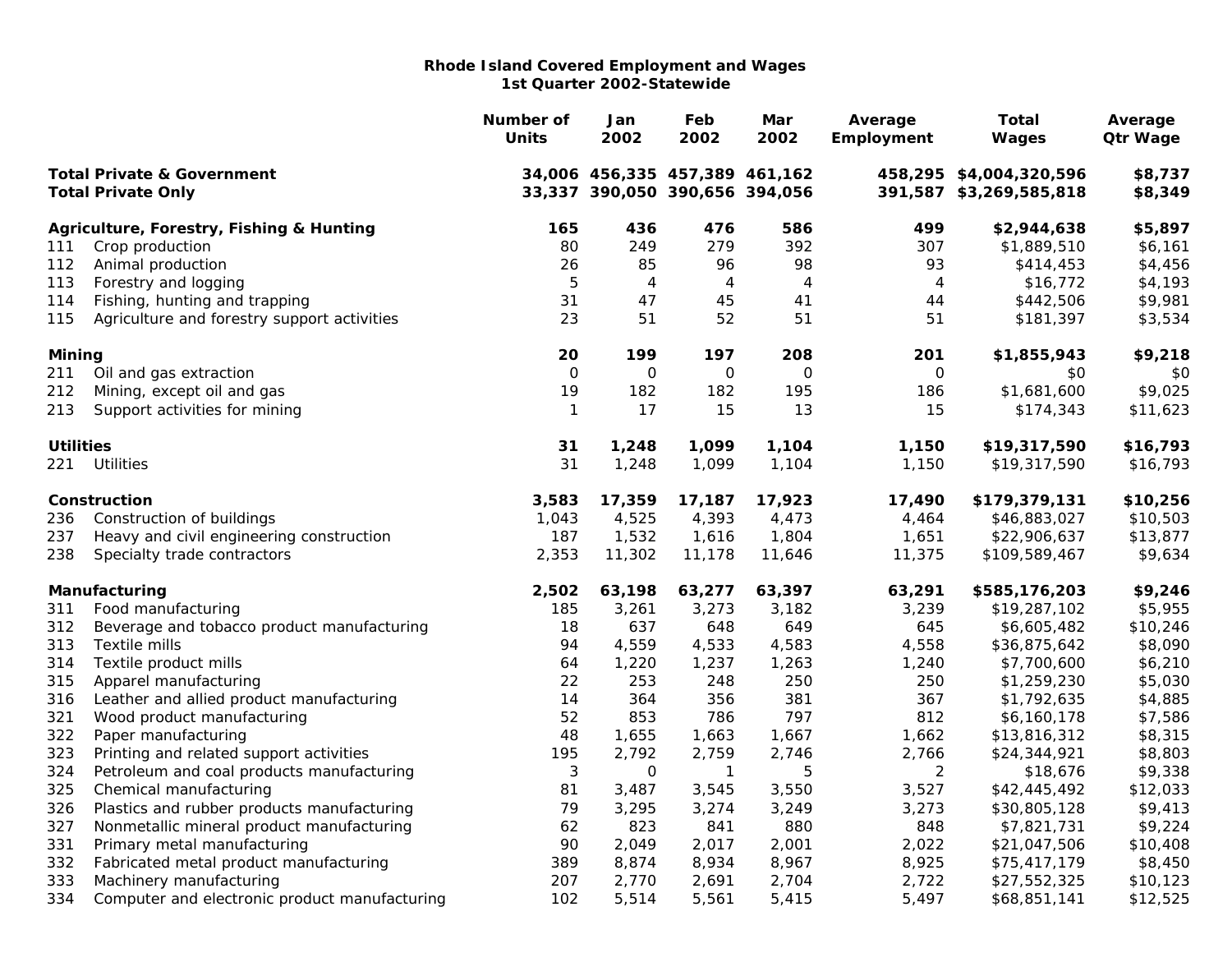|     |                                              | Number of<br><b>Units</b> | Jan<br>2002 | Feb<br>2002 | Mar<br>2002 | Average<br>Employment | <b>Total</b><br>Wages | Average<br><b>Qtr Wage</b> |
|-----|----------------------------------------------|---------------------------|-------------|-------------|-------------|-----------------------|-----------------------|----------------------------|
| 335 | Electrical equipment and appliance mfg.      | 50                        | 2,929       | 2,926       | 2,906       | 2,920                 | \$27,420,796          | \$9,391                    |
| 336 | Transportation equipment manufacturing       | 61                        | 3,683       | 3,761       | 3,824       | 3,756                 | \$36,806,058          | \$9,799                    |
| 337 | Furniture and related product manufacturing  | 81                        | 1,894       | 1,911       | 1,928       | 1,911                 | \$14,995,214          | \$7,847                    |
| 339 | Miscellaneous manufacturing                  | 605                       | 12,286      | 12,312      | 12,450      | 12,349                | \$114,152,855         | \$9,244                    |
|     | <b>Wholesale Trade</b>                       | 2,823                     | 16,414      | 16,224      | 16,354      | 16,331                | \$198,101,845         | \$12,131                   |
| 423 | Merchant wholesalers, durable goods          | 1,132                     | 8,997       | 8,902       | 8,978       | 8,959                 | \$99,222,465          | \$11,075                   |
| 424 | Merchant wholesalers, nondurable goods       | 594                       | 5,127       | 5,049       | 5,126       | 5,101                 | \$60,859,619          | \$11,932                   |
| 425 | Electronic markets and agents and brokers    | 1,097                     | 2,290       | 2,273       | 2,250       | 2,271                 | \$38,019,761          | \$16,741                   |
|     | <b>Retail Trade</b>                          | 4,108                     | 51,253      | 50,402      | 50,550      | 50,735                | \$283,916,577         | \$5,596                    |
| 441 | Motor vehicle and parts dealers              | 425                       | 5,714       | 5,660       | 5,688       | 5,687                 | \$48,120,657          | \$8,461                    |
| 442 | Furniture and home furnishings stores        | 209                       | 1,606       | 1,552       | 1,552       | 1,570                 | \$9,459,604           | \$6,025                    |
| 443 | Electronics and appliance stores             | 219                       | 1,373       | 1,373       | 1,362       | 1,369                 | \$11,064,894          | \$8,080                    |
| 444 | Building material and garden supply stores   | 229                       | 3,092       | 3,139       | 3,332       | 3,188                 | \$22,504,550          | \$7,060                    |
| 445 | Food and beverage stores                     | 705                       | 9,149       | 9,014       | 8,986       | 9,050                 | \$39,473,962          | \$4,362                    |
| 446 | Health and personal care stores              | 283                       | 5,311       | 5,235       | 5,143       | 5,230                 | \$35,688,654          | \$6,824                    |
| 447 | Gasoline stations                            | 290                       | 1,840       | 1,831       | 1,812       | 1,828                 | \$8,723,381           | \$4,773                    |
| 448 | Clothing and clothing accessories stores     | 548                       | 5,144       | 4,844       | 4,903       | 4,964                 | \$21,375,773          | \$4,306                    |
| 451 | Sporting goods, hobby, book and music stores | 284                       | 2,013       | 2,013       | 2,004       | 2,010                 | \$10,179,009          | \$5,064                    |
| 452 | General merchandise stores                   | 173                       | 10,730      | 10,557      | 10,549      | 10,612                | \$48,437,910          | \$4,564                    |
| 453 | Miscellaneous store retailers                | 532                       | 3,051       | 3,008       | 3,064       | 3,041                 | \$13,913,324          | \$4,575                    |
| 454 | Nonstore retailers                           | 211                       | 2,230       | 2,176       | 2,155       | 2,187                 | \$14,974,859          | \$6,847                    |
|     | <b>Transportation &amp; Warehousing</b>      | 703                       | 8,856       | 8,742       | 8,767       | 8,788                 | \$62,501,435          | \$7,112                    |
| 481 | Air transportation                           | 27                        | 529         | 501         | 513         | 514                   | \$4,359,424           | \$8,476                    |
| 483 | Water transportation                         | 7                         | 76          | 90          | 104         | 90                    | \$769,036             | \$8,545                    |
| 484 | Truck transportation                         | 318                       | 2,469       | 2,437       | 2,446       | 2,451                 | \$20,867,786          | \$8,515                    |
| 485 | Transit and ground passenger transportation  | 105                       | 2,167       | 2,164       | 2,184       | 2,172                 | \$8,957,348           | \$4,125                    |
| 486 | Pipeline transportation                      | 3                         | 33          | 34          | 34          | 34                    | \$538,355             | \$15,991                   |
| 487 | Scenic and sightseeing transportation        | 37                        | 115         | 99          | 104         | 106                   | \$583,806             | \$5,508                    |
| 488 | Support activities for transportation        | 128                       | 765         | 747         | 754         | 755                   | \$6,677,404           | \$8,840                    |
| 492 | Couriers and messengers                      | 48                        | 1,678       | 1,663       | 1,656       | 1,666                 | \$12,229,035          | \$7,342                    |
| 493 | Warehousing and storage                      | 30                        | 1,024       | 1,007       | 972         | 1,001                 | \$7,519,241           | \$7,512                    |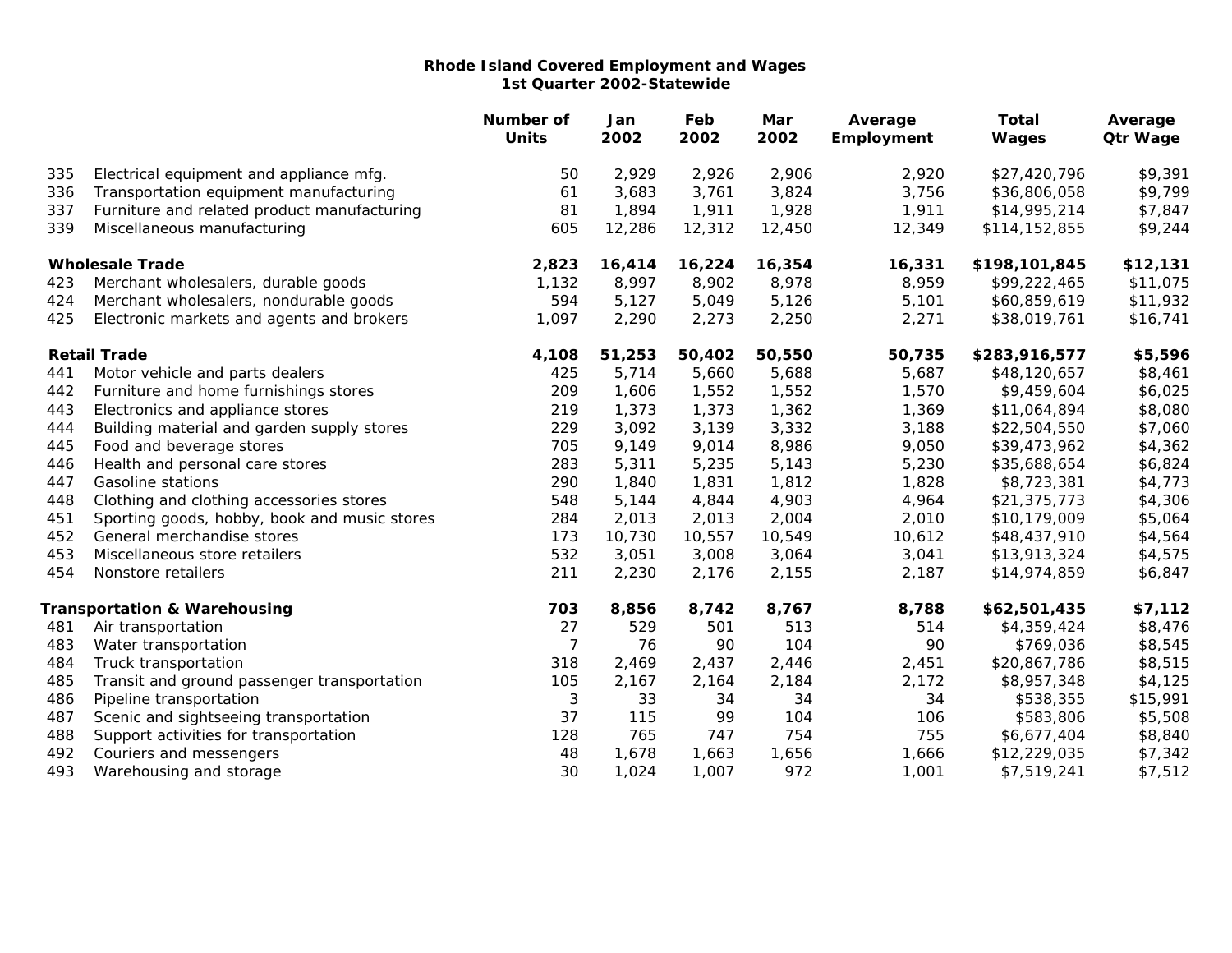|                                                  |                                               | Number of<br><b>Units</b> | Jan<br>2002  | Feb<br>2002  | Mar<br>2002 | Average<br>Employment | <b>Total</b><br>Wages | Average<br><b>Qtr Wage</b> |
|--------------------------------------------------|-----------------------------------------------|---------------------------|--------------|--------------|-------------|-----------------------|-----------------------|----------------------------|
|                                                  | <b>Information</b>                            | 621                       | 11,218       | 11,184       | 11,230      | 11,210                | \$142,640,866         | \$12,724                   |
| 511                                              | Publishing industries, except Internet        | 254                       | 3,425        | 3,433        | 3,442       | 3,433                 | \$41,145,275          | \$11,984                   |
| 512                                              | Motion picture and sound recording industries | 57                        | 524          | 524          | 546         | 531                   | \$2,085,189           | \$3,927                    |
| 515                                              | Broadcasting, except Internet                 | 30                        | 788          | 765          | 751         | 768                   | \$9,063,983           | \$11,802                   |
| 516                                              | Internet publishing and broadcasting          | 13                        | 24           | 26           | 25          | 25                    | \$279,628             | \$11,185                   |
| 517                                              | Telecommunications                            | 125                       | 2,983        | 2,959        | 3,019       | 2,987                 | \$40,501,724          | \$13,559                   |
| 518                                              | ISPs, search portals, and data processing     | 98                        | 2,865        | 2,852        | 2,818       | 2,845                 | \$46,552,558          | \$16,363                   |
| 519                                              | Other information services                    | 44                        | 609          | 625          | 629         | 621                   | \$3,012,509           | \$4,851                    |
|                                                  | <b>Finance &amp; Insurance</b>                | 1,500                     | 24,584       | 24,576       | 24,491      | 24,550                | \$344,135,946         | \$14,018                   |
| 521                                              | Monetary authorities - central bank           | $\mathbf 0$               | $\mathsf{O}$ | $\mathsf{O}$ | $\mathbf 0$ | $\mathbf 0$           | \$0                   | \$0                        |
| 522                                              | Credit intermediation and related activities  | 636                       | 11,678       | 11,639       | 11,569      | 11,629                | \$149,308,386         | \$12,840                   |
| 523                                              | Securities, commodity contracts, investments  | 217                       | 3,808        | 3,780        | 3,744       | 3,777                 | \$75,845,028          | \$20,079                   |
| 524                                              | Insurance carriers and related activities     | 633                       | 9,034        | 9,091        | 9,120       | 9,082                 | \$118,036,232         | \$12,997                   |
| 525                                              | Funds, trusts, and other financial vehicles   | 14                        | 64           | 66           | 58          | 63                    | \$946,300             | \$15,101                   |
|                                                  | Real Estate & Rental & Leasing                | 1,005                     | 5,931        | 5,955        | 5,915       | 5,934                 | \$44,216,089          | \$7,452                    |
| 531                                              | Real estate                                   | 762                       | 3,936        | 4,002        | 4,000       | 3,979                 | \$32,177,672          | \$8,086                    |
| 532                                              | Rental and leasing services                   | 240                       | 1,967        | 1,925        | 1,887       | 1,926                 | \$11,312,923          | \$5,873                    |
| 533                                              | Lessors of nonfinancial intangible assets     | 3                         | 28           | 28           | 28          | 28                    | \$725,494             | \$25,911                   |
|                                                  | <b>Professional &amp; Technical Services</b>  | 3,532                     | 18,867       | 19,030       | 19,006      | 18,968                | \$226,384,918         | \$11,935                   |
| 541                                              | Professional and technical services           | 3,532                     | 18,867       | 19,030       | 19,006      | 18,968                | \$226,384,918         | \$11,935                   |
| <b>Management of Companies &amp; Enterprises</b> |                                               | 111                       | 6,419        | 6,337        | 6,348       | 6,368                 | \$132,116,967         | \$20,747                   |
| 551                                              | Management of companies and enterprises       | 111                       | 6,419        | 6,337        | 6,348       | 6,368                 | \$132,116,967         | \$20,747                   |
|                                                  | <b>Administrative &amp; Waste Services</b>    | 1,995                     | 21,669       | 21,428       | 22,069      | 21,722                | \$115,673,759         | \$5,325                    |
| 561                                              | Administrative and support services           | 1,869                     | 20,419       | 20,192       | 20,801      | 20,471                | \$103,809,710         | \$5,071                    |
| 562                                              | Waste management and remediation services     | 126                       | 1,250        | 1,236        | 1,268       | 1,251                 | \$11,864,049          | \$9,481                    |
|                                                  | <b>Educational Services</b>                   | 373                       | 15,210       | 15,670       | 15,656      | 15,512                | \$134,539,773         | \$8,673                    |
| 611                                              | <b>Educational services</b>                   | 373                       | 15,210       | 15,670       | 15,656      | 15,512                | \$134,539,773         | \$8,673                    |
|                                                  | <b>Health Care &amp; Social Assistance</b>    | 2,776                     | 66,941       | 67,232       | 67,428      | 67,200                | \$533,441,538         | \$7,938                    |
| 621                                              | Ambulatory health care services               | 1,820                     | 19,240       | 19,292       | 19,409      | 19,314                | \$181,556,518         | \$9,400                    |
| 622                                              | Hospitals                                     | 23                        | 21,091       | 21,313       | 21,291      | 21,232                | \$209,190,442         | \$9,853                    |
| 623                                              | Nursing and residential care facilities       | 430                       | 17,074       | 17,072       | 17,127      | 17,091                | \$97,280,827          | \$5,692                    |
| 624                                              | Social assistance                             | 503                       | 9,536        | 9,555        | 9,601       | 9,564                 | \$45,413,751          | \$4,748                    |
|                                                  | Arts, Entertainment, & Recreation             | 505                       | 5,147        | 5,246        | 5,478       | 5,290                 | \$26,647,353          | \$5,037                    |